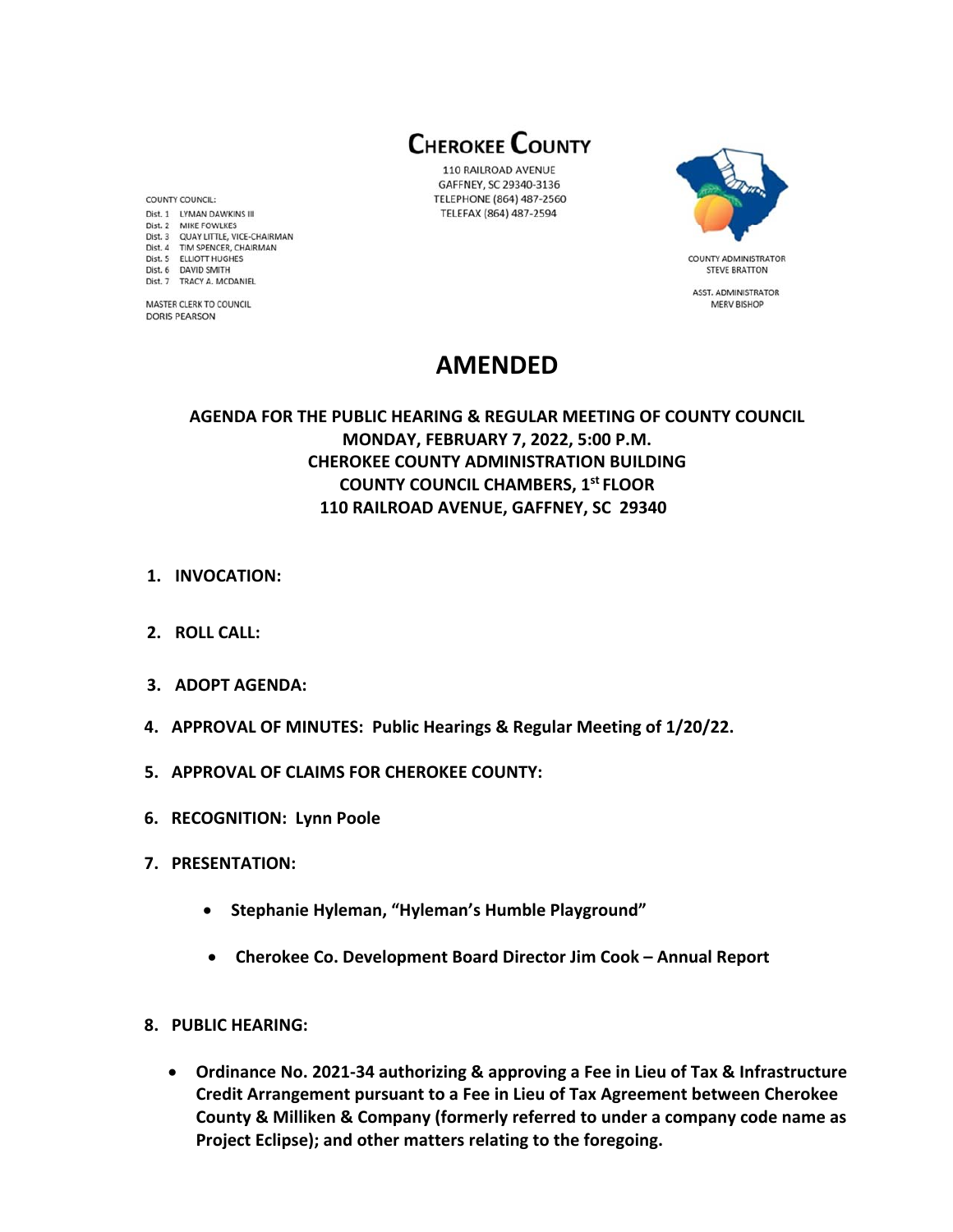## **PAGE 2 – AGENDA FOR THE PH & REGULAR MEETING OF 2/7/22**

 **Ordinance No. 2021‐36 authorizing the Execution & Delivery of a Fee in Lieu of Tax Agreement between Cherokee County, SC and Project Gold Rush; and other matters relating thereto including, without limitation, payment of a Fee in Lieu of Taxes; the authorization of a Special Source Revenue Credit; the placement of the Project in a Joint County Industrial & Business Park; and related matters.** 

#### **09. ORDINANCES:**

- **3rd Reading of Ordinance No. 2021‐34 authorizing a Fee in Lieu of Tax & Infrastructure Credit Arrangement pursuant to a Fee in Lieu of Tax Agreement between Cherokee Co., SC and Project Eclipse, a company code name for a Delaware Corp.; and other matters relating to the foregoing.**
- **3rd Reading of Ordinance No. 2021‐36 authorizing the Execution & Delivery of a Fee in Lieu of Tax Agreement between Cherokee County, SC and Project Gold Rush; and other matters relating thereto including, without limitation, payment of a Fee in Lieu of Taxes; the authorization of a Special Source Revenue Credit; the placement of the Project in a Joint County Industrial & Business Park; and related matters.**
- **2nd Reading of Ordinance No. 2022‐01 adopting a Redistricting Plan for Cherokee County Council redefining the Seven Single‐Member Council Districts reapportioned as to population in accordance with the 2020 Federal Decennial Census and applicable laws and requirements.**

**10. PUBLIC WORKS COMMITTEE CHAIR TRACY MCDANIEL: regarding RFP 2022‐08 Roll out carts for Solid Waste Collections.** 

- **11. EXECUTIVE SESSION: pursuant to Section 30‐4‐70(a)(2) discussion of negotiations incident to proposed contractual arrangements.**
- **12. ACTION TAKEN FROM EXECUTIVE SESSION:**
- **13. ATTORNEY JOE MATHIS:**
- **14. ADMINISTRATOR STEVE BRATTON: Cherokee County's 125th Anniversary**
- **15. ASSISTANT ADMINISTRATOR MERV BISHOP:**